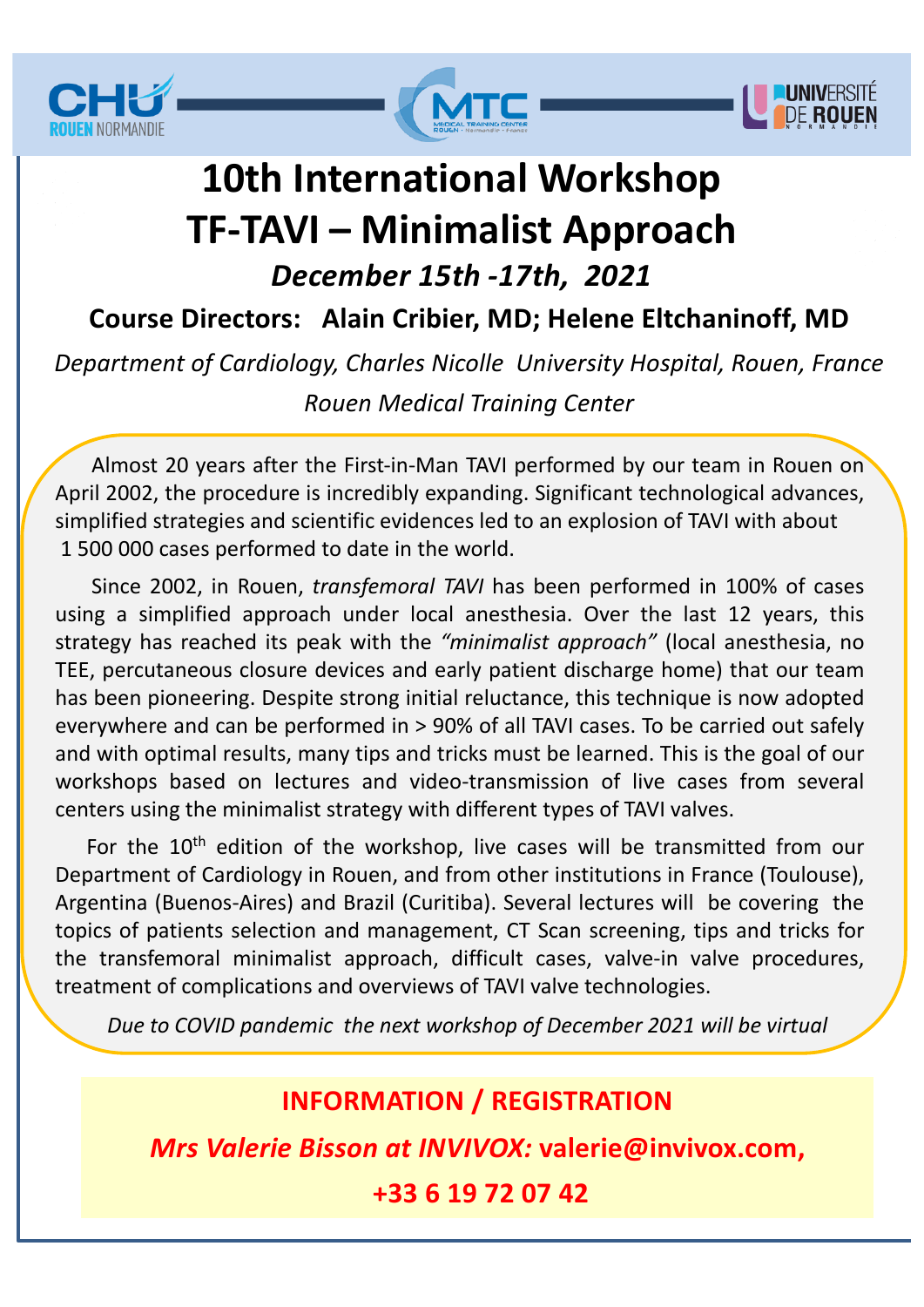





# **10th International TF-TAVI Workshop, Rouen, France**

#### *Live cases operators*

- Alain Cribier, Helene Eltchaninoff, Eric Durand, Christophe Tron, Najime Bouzham,
- Nicolas Bettinger, *Charles Nicolle University Hospital, Rouen, France*
- Nicolas Dumonteil and Didier Tchetche, *Clinique Pasteur, Toulouse France*
- Deborah Nercolini, *Pilar Hospital, Curitiba, Brazil*
- § Carla Agatiello, *Hospital Italiano, Buenos-Aires Argentina*

#### *Invited Speakers*

- Jean Nicolas Dacher, Head of the Department of Radiology, Charles Nicolle Hospital, Rouen, France
- Jean Nicolas Dacher, Head of the Department of Radiology, Charles Ni<br>■ Ignacio Amat Santos, Hospital Clinico Universitario de Valladolid, Spain
- Patrick Serruys, National University of Ireland, Galway, Ireland

## **- Program -**

### **Wednesday 15th: 14:00 – 18:00**

§ **14:00** - *Pr Alain Cribier, Rouen :*  **« The road to Minimalist TF-TAVI with the Edwards balloon expandable valves: State of the Art, Tips and Tricks »** Ø **15:00 Live-Case 1, from Rouen : SAPIEN 3** § **15:45** - *Dr Nicolas Dumonteil, Toulouse:*  **« Medtronic CoreValve Evolut Pro, Last Update »** Ø **16:30 Live Case 2, Toulouse: MEDTRONIC EVOLUT** *Dr Didier Tcheche, Dr Nicolas Dumonteil* Ø **17:15 Live-Case 3, from Rouen: SAPIEN 3**  *With use of TRIGUARD protection device 18:00 Q&A and closing*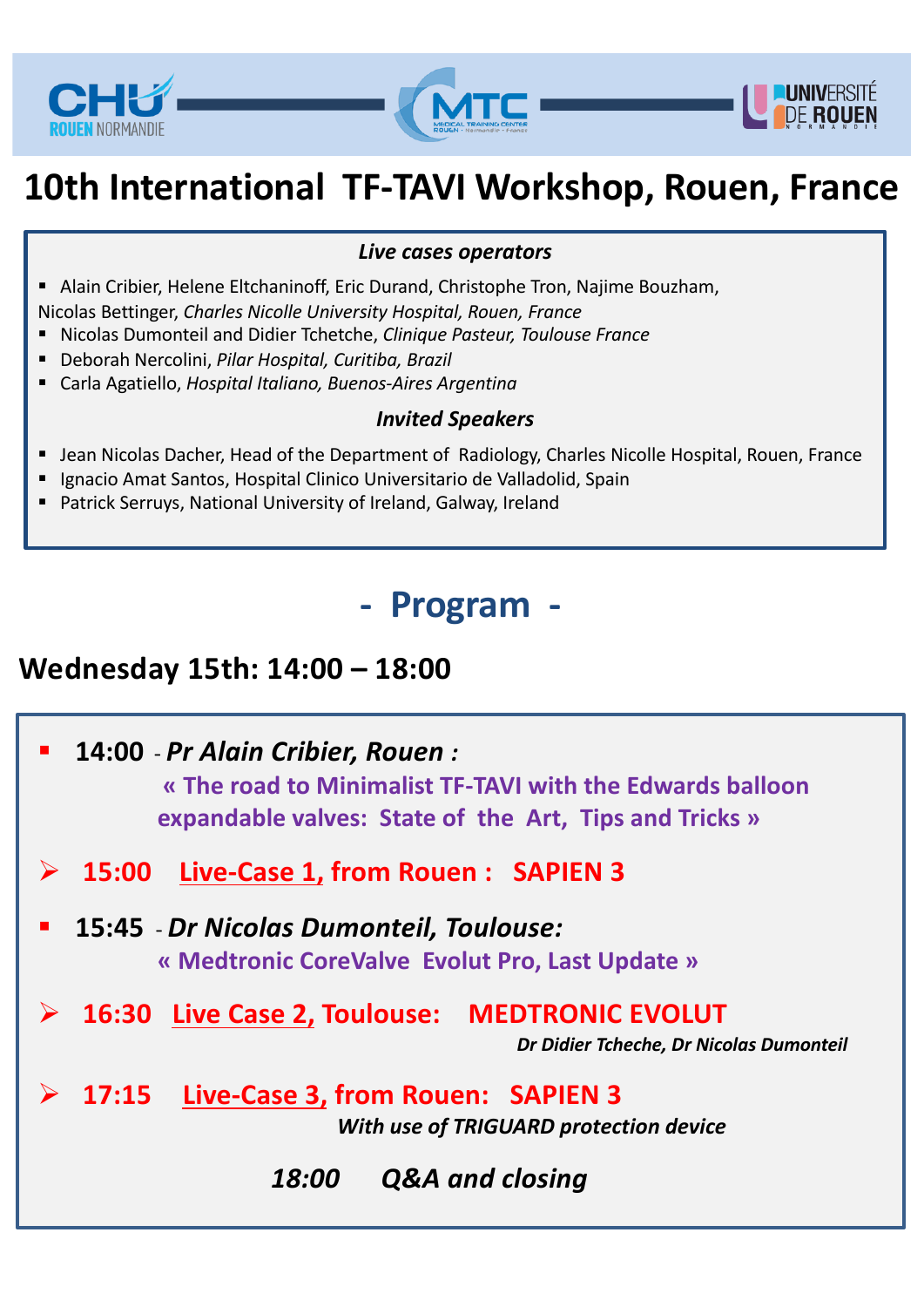



## **Thursday 16th: 10:00 – 17:00**

| $\blacksquare$ | 10:00 - Pr Jean-Nicolas Dacher:<br>« Ability of CT to address all relevant aspects of TAVI"        |
|----------------|----------------------------------------------------------------------------------------------------|
|                | $\triangleright$ 10:45 Live Case 4, from Rouen: SAPIEN 3                                           |
| $\blacksquare$ | 11:30 - Pr Helene Eltchaninoff:<br>« TAVI complications and complex cases »                        |
|                | $\triangleright$ 12:15 Live Case 5, from Rouen: SAPIEN 3<br>With use of TRIGUARD protection device |
| $\blacksquare$ | 13:45 -Dr Ignacio Amat Santos:<br>« Myval Science and Clinical Updates from EU »                   |
|                | $\triangleright$ 14:30 Live-Case 6, from Curitiba, Brazil: Myval                                   |
|                | Dr Deborah Nercolini                                                                               |
| $\blacksquare$ | 15:30 - Dr Deborah Nercolini:                                                                      |
|                | « TAVI in Brazil: Where are we? »                                                                  |
|                | <b>▶ 16:00 Live Case 7, from Rouen: Medtronic EVOLU</b>                                            |
|                | 16:45: Q&A and closing                                                                             |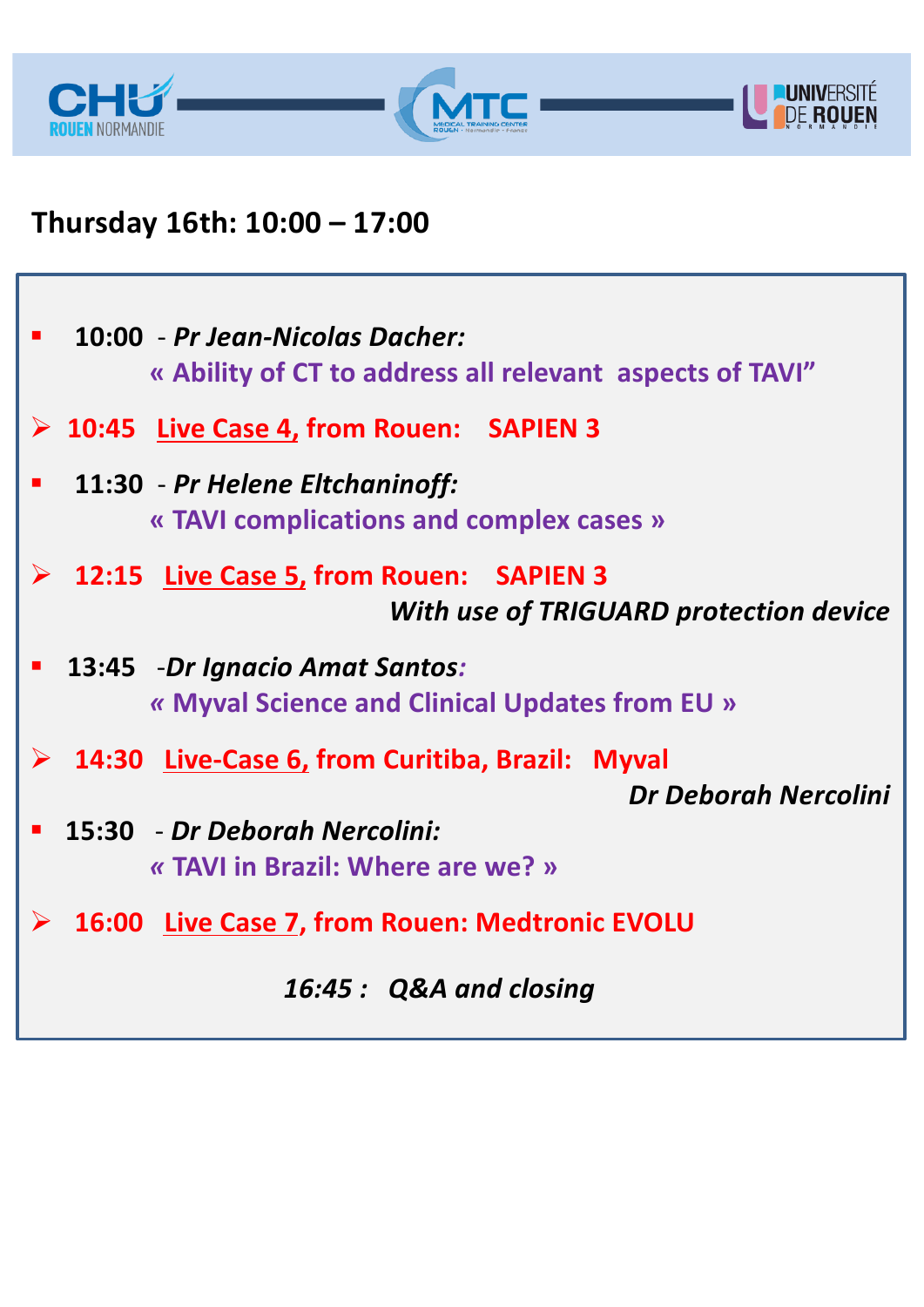



# **Friday 17h: 10:30–16:30**

|                | $\triangleright$ 10:30 Live-Case 8, from Rouen : SAPIEN 3                                                              |
|----------------|------------------------------------------------------------------------------------------------------------------------|
| $\blacksquare$ | 11:15 - Pr Patrick Serruys:<br>« Videodensitometry Tool for Quantitative Angiographic<br><b>Assessment After TAVI"</b> |
|                | <b>▶ 12:00 Recorded Case, from Toulouse: Medtronic EVOLUT</b><br>Dr Nicolas Dumonteil, Dr Didier Tchetche              |
|                | $\triangleright$ 12:45 Recorded Case, from Buenos Aires : MYVAL<br><b>Dr Carla Agatiello</b>                           |
|                | 13:30 - Dr Carla Agatiello:                                                                                            |
|                | « TAVI in Argentina: Where are we? »                                                                                   |
| $\mathbb{R}^n$ | 14:00 - Pr Eric Durand:                                                                                                |
|                | « Which strategy for early discharge? »                                                                                |
|                | $\triangleright$ 14:30 Live-Case 9, from Argentina: ACCURATE NEO<br>Dr Carla Agatiello                                 |
|                | $\triangleright$ 15:15 Live Case 10, from Rouen: SAPIEN 3                                                              |
|                | 16:00-16:30 General conclusion & closing                                                                               |